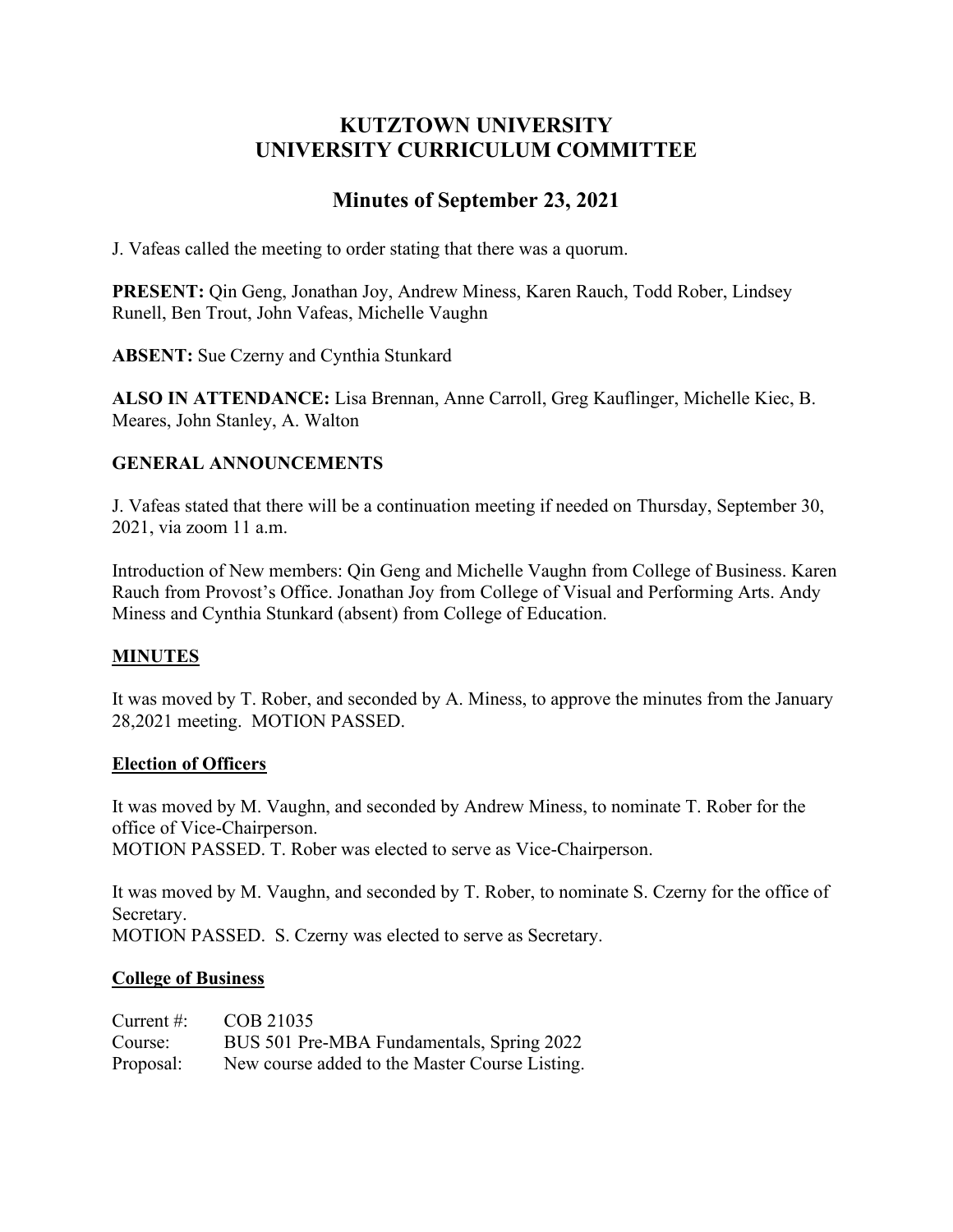It was moved by T. Rober and seconded by A. Miness, to consider and approve this proposal. MOTION PASSED.

| Current $\#$ : | COB 21036                                                                     |
|----------------|-------------------------------------------------------------------------------|
| Course:        | DSC 510 Data Driven Decision-making, Spring 2022                              |
| Proposal:      | New course added to the Master Course Listing.                                |
|                | Comments: B. Meares stated that this is the first course with the DSC prefix. |

It was moved by T. Rober and seconded by A. Miness, to consider and approve this proposal. MOTION PASSED.

| Current $\#$ : | COB 21037                                                     |
|----------------|---------------------------------------------------------------|
| Course:        | DSC 520 Business Intelligence Analytics & Data Visualization, |
|                | Spring 2022                                                   |
| Proposal:      | New course added to the Master Course Listing.                |

It was moved by T. Rober, and seconded by A. Miness, to consider and approve this proposal. MOTION PASSED.

| Current:  | COB 21038                                                 |
|-----------|-----------------------------------------------------------|
| Course:   | New Course: DSC 530 Managing the Value Chain, Spring 2022 |
| Proposal: | New course added to the Master Course Listing.            |
| Comments: |                                                           |

It was moved by T. Rober, and seconded by C. Rosch, to consider and approve this proposal. MOTION PASSED.

| Current $#$ : | COB 21039                                                                                                                                                                                               |
|---------------|---------------------------------------------------------------------------------------------------------------------------------------------------------------------------------------------------------|
| Course:       | DSC 540 Strategic Decision-making, Spring 2022                                                                                                                                                          |
| Proposal:     | New course added to the Master Course Listing.                                                                                                                                                          |
| Comments:     | J. Vafeas stated the proposal included section 6 in the proposal we do not require,<br>pedagogical issues. The text should be moved to the rationale it is not necessary<br>to have it in the proposal. |

It was moved by M. Vaughn and seconded by T. Rober, to consider and approve this proposal. MOTION PASSED.

| Current $#$ : | COB 21040                                                                       |
|---------------|---------------------------------------------------------------------------------|
| Program:      | Decision Making Graduate Certificate, Spring 2022                               |
| Proposal:     | New Program                                                                     |
| Comments:     | J. Vafeas stated once the certificate has been approved it needs to be moved to |
|               | PASSHE. K. Rauch stated that they will need a brief memo sent from this         |
|               | committee to the Provost, Interim Dean of Graduate Studies, College Dean, and   |
|               | Dr. Rauch that includes a list of Graduate Area Programs and Undergraduate Area |
|               | programs that need to go to PASSHE.                                             |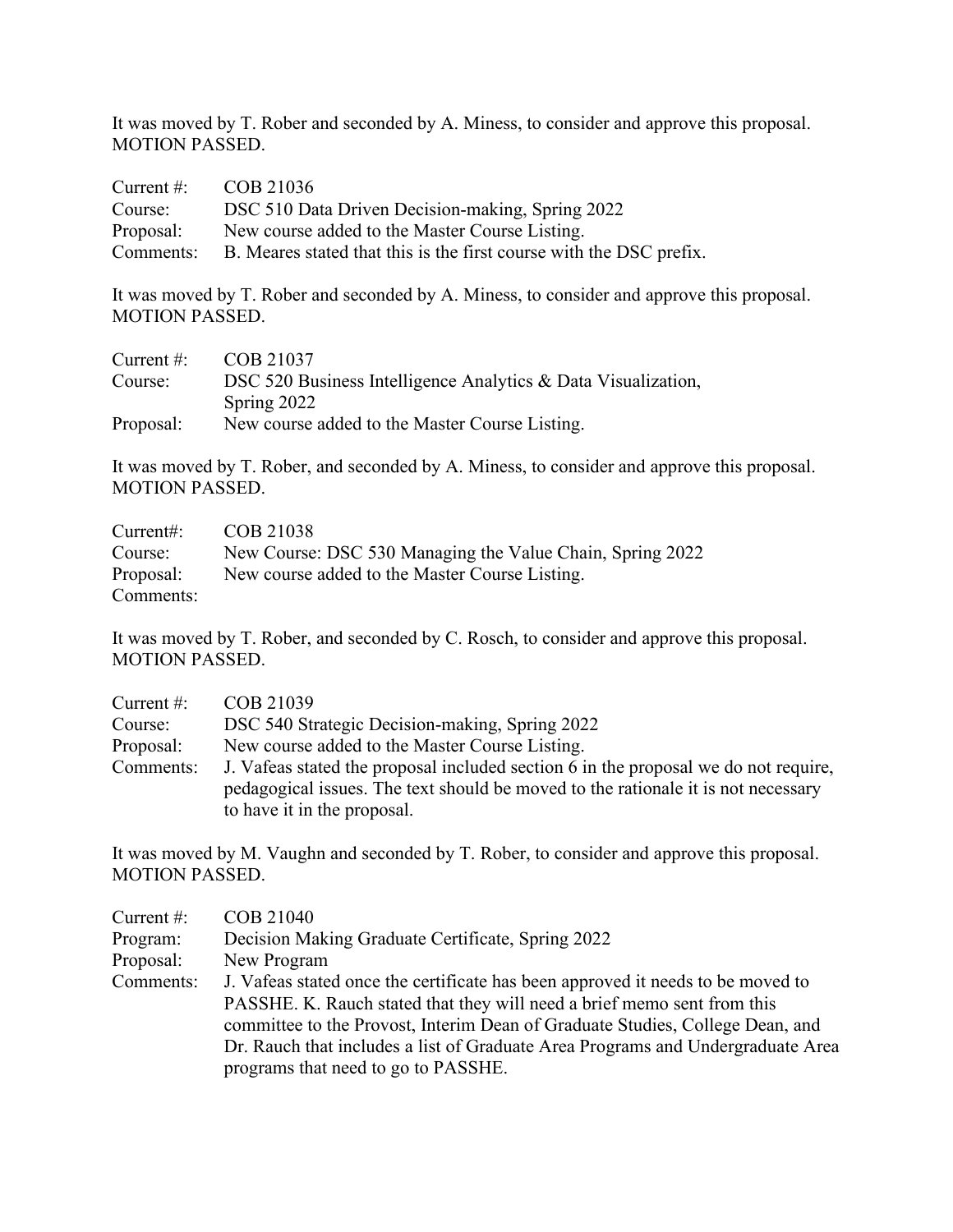It was moved by Q. Geng, and seconded by A. Miness, to consider and approve this proposal. MOTION PASSED.

| Current $#$ : | COB 21041                                                                             |
|---------------|---------------------------------------------------------------------------------------|
| Course:       | BUS 591 Applied Capstone, Spring 2022                                                 |
| Proposal:     | New course added to the Master Course Listing.                                        |
| Comments:     | J. Vafeas stated there was question as to whether this course was an internship or    |
|               | a regular course. The answer is it is a regular course. A. Walton stated it will be a |
|               | problem as a regular course, part of the prerequisites state completion of an MBA     |
|               | related Graduate Certificate. There is no way to code that in PeopleSoft. This will   |
|               | need to be policed by the department.                                                 |

It was moved by M. Vaughn, and seconded by A. Miness, to consider and approve this proposal. MOTION PASSED.

| Current $\#$ : | COB 21042                                             |
|----------------|-------------------------------------------------------|
| Course:        | LDR 515 Ethics and Social Responsibility, Spring 2022 |
| Proposal:      | New course added to the Master Course Listing.        |

It was moved by Q. Geng, and seconded by T. Rober, to consider and approve this proposal. MOTION PASSED.

| Current $#$ : | COB 21043                                                                                                                                                                                                                                                                                                                                                    |
|---------------|--------------------------------------------------------------------------------------------------------------------------------------------------------------------------------------------------------------------------------------------------------------------------------------------------------------------------------------------------------------|
| Course:       | LDR 525 Managing and Leading People, Spring 2022                                                                                                                                                                                                                                                                                                             |
| Proposal:     | New course added to the Master Course Listing.                                                                                                                                                                                                                                                                                                               |
| Comments:     | J. Vafeas stated course description and course rational have been merged and<br>approved last year as part of the proposal. T. Rober mentioned that the course<br>description mentions the "current turbulent environment". This could be lasting<br>for several years and be in the course catalog forever. It should be changed to<br>current environment. |

It was moved by T, Rober and seconded by M. Vaugh, to consider and approve this proposal. MOTION PASSED.

| Current $\#$ : | COB 21044                                           |
|----------------|-----------------------------------------------------|
| Course:        | LDR 535 Managing Programs and Projects, Spring 2022 |
| Proposal:      | New course added to the Master Course Listing.      |

It was moved by M. Vaughn, and seconded by T, Rober, to consider and approve this proposal. MOTION PASSED.

| Current $\#$ : | COB 21045                                      |
|----------------|------------------------------------------------|
| Course:        | LDR 545 Persuasive Communication, Spring 2022  |
| Proposal:      | New course added to the Master Course Listing. |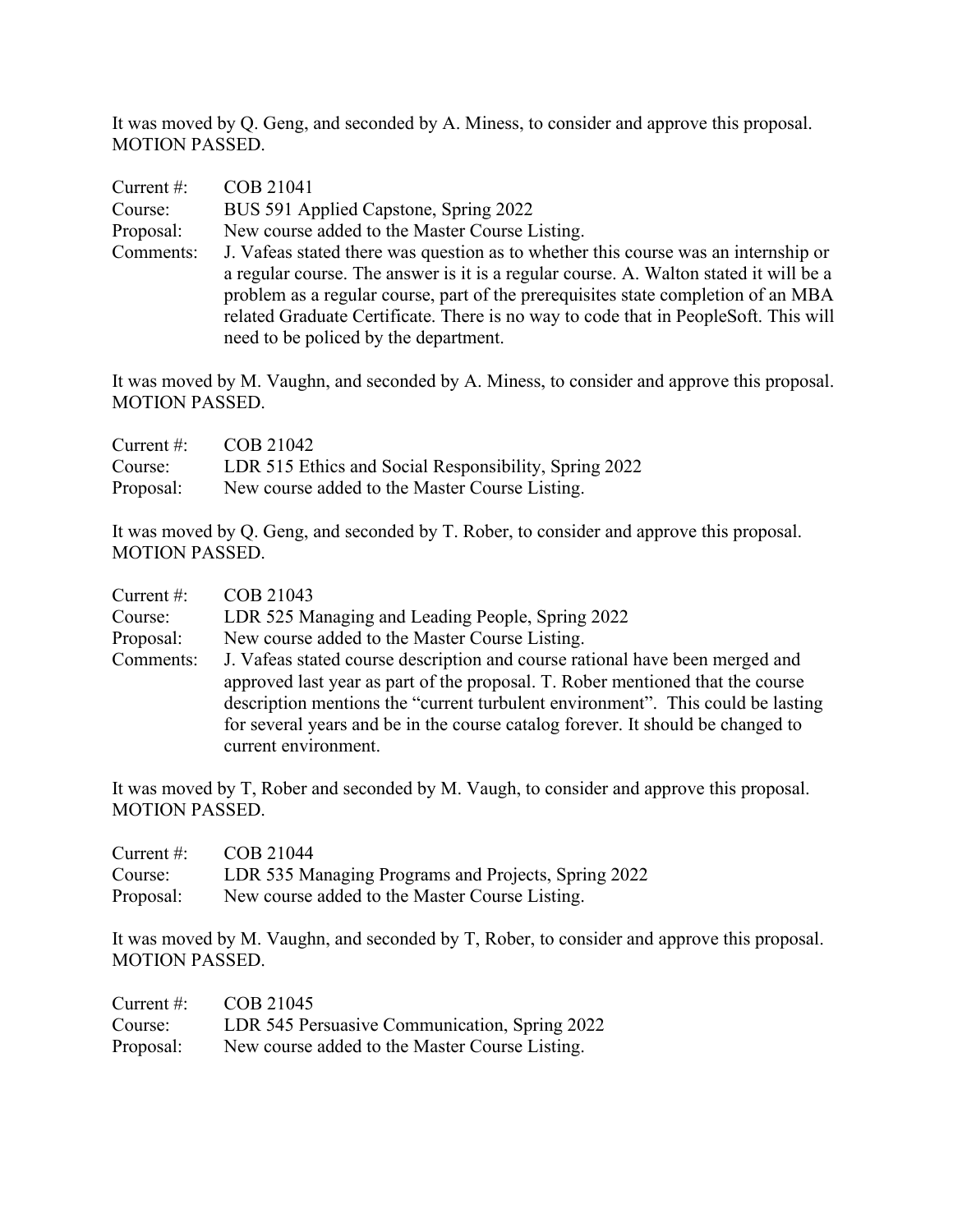It was moved by T. Rober, and seconded by A. Miness, to consider and approve this proposal. MOTION PASSED.

| Current:  | COB 21046                                                               |
|-----------|-------------------------------------------------------------------------|
| Program:  | Leadership Graduate Certificate, Spring 2022                            |
| Proposal: | New Program                                                             |
| Comments: | J. Vafeas stated this certificate includes four courses and 12 credits. |

It was moved by M. Vaughn, and seconded by T. Rober, to consider and approve this proposal. MOTION PASSED.

| Current:  | COB 21048                                                                              |
|-----------|----------------------------------------------------------------------------------------|
| Program:  | Master of Business Administration (MBA), Spring 2022                                   |
| Proposal: | <b>Program Revision</b>                                                                |
| Comments: | J. Vafeas stated there are a few issues with this proposal. The new checksheet         |
|           | Provided does not include total credits required. The effective date is not filled in. |
|           | Please send an updated proposal to sharepoint. Per A. Carroll this is a                |
|           | reorganization of a program that must go through PASSHE for approval. T. Rober         |
|           | commented that there is a statement of relaunch happening in Fall 2022, but the        |
|           | effective date of the proposal is Spring 2022. A. Carroll stated they can relaunch     |
|           | the certificates sooner, but not the knew program. Certificates are notification       |
|           | only to PASSHE, whereas the program needs PASSHE approval.                             |

It was moved by A. Miness, and seconded by M. Vaughn, to consider and approve this proposal. MOTION PASSED.

| Current:  | COB 22001                                                                         |
|-----------|-----------------------------------------------------------------------------------|
| Course:   | MKT 363 Marketing Analytics, Spring 2022                                          |
| Proposal: | New course added to the Master Course Listing.                                    |
| Comments: | J. Vafeas asked about the list of journals as resources. A. Carroll confirmed the |
|           | journals are available at the library.                                            |

The following proposals were moved A. Miness, and seconded by M. Vaughn, to consider and approve this proposal. MOTION PASSED

#### **College of Education**

None

## **College of Liberal Arts and Sciences**

| Current#  | <b>LAS 22008</b>                                                         |
|-----------|--------------------------------------------------------------------------|
| Program:  | B.A. Philosophy, Spring 2022                                             |
| Proposal: | <b>Program Revision</b>                                                  |
| Comments: | J. Vafeas stated the revision is change in credit hours.                 |
|           | Change the label from open electives needs to be changed to Electives or |
|           | Philosophy Electives.                                                    |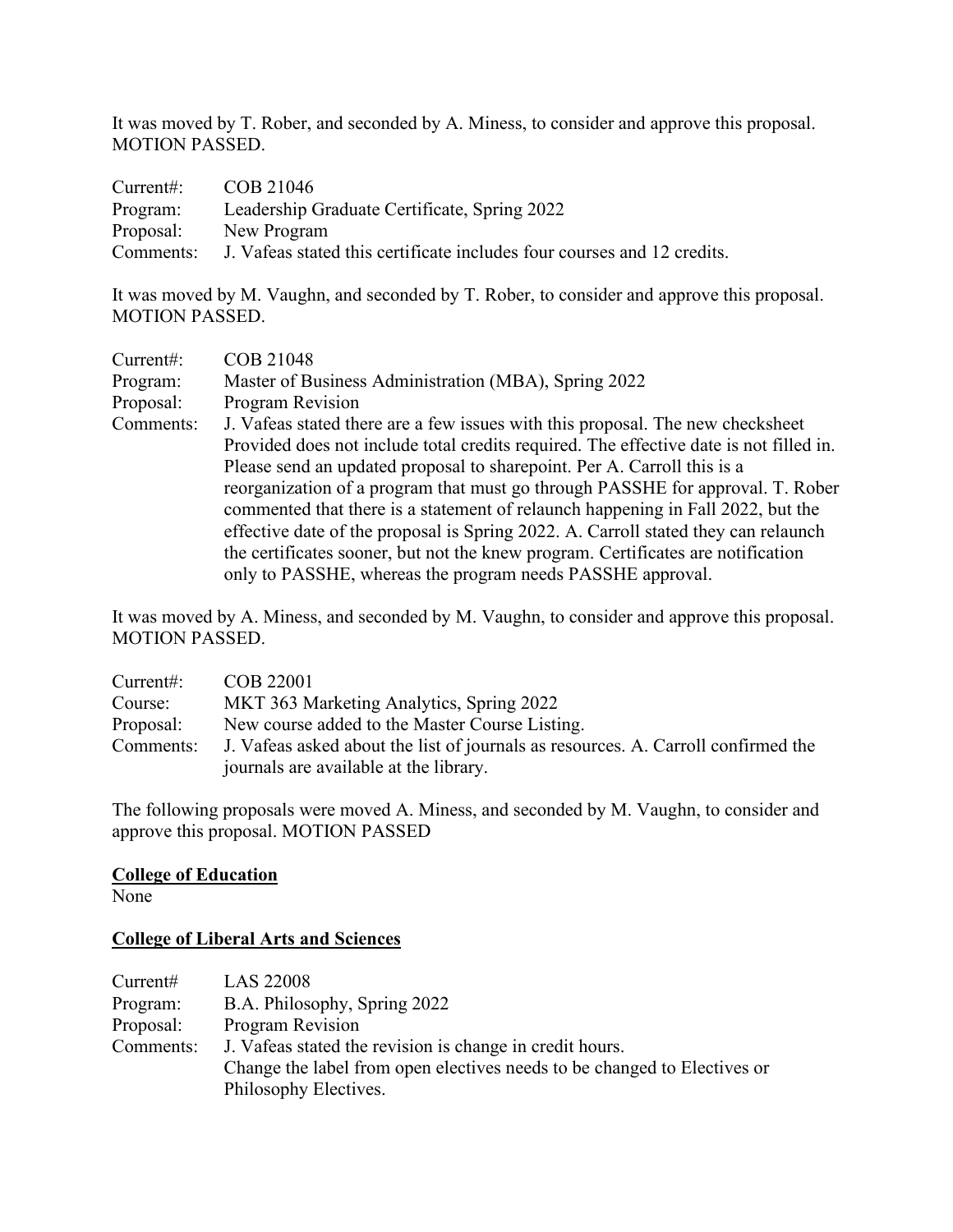It was moved by M. Vaughn and seconded by T. Rober to consider and approve this proposal. MOTION PASSED.

| Current:  | LAS 22006                                                                                                                                            |
|-----------|------------------------------------------------------------------------------------------------------------------------------------------------------|
| Course:   | SPA/WGS 240 Latin American Women's Expression in Translation,                                                                                        |
|           | Spring $2022$                                                                                                                                        |
| Proposal: | New course added to the Master Course Listing. J. Vafeas noted the prefix is<br>different and the department would like it approved as a new course. |

It was moved by M. Vaughn and seconded by T. Rober to consider and approve this proposal. MOTION PASSED.

| Current:  | LAS 22013                                                                                                                                                              |  |
|-----------|------------------------------------------------------------------------------------------------------------------------------------------------------------------------|--|
| Course:   | PHI 270 Interpretation of Religious Texts, Spring 2022                                                                                                                 |  |
| Proposal: | Course Archive                                                                                                                                                         |  |
| Comments: | J. Vafeas stated that course archives are to be announcements but sometimes there<br>are consequences to this. There are students in the pipeline and some of them may |  |
|           | Need this as part of their major.                                                                                                                                      |  |

It was moved by T. Rober, and seconded by L. Runell, to consider and approve this proposal. MOTION PASSED.

| Current:  | LAS 22018                                      |
|-----------|------------------------------------------------|
| Course:   | BIO 0XX Evolution of Sex, Fall 2022            |
| Proposal: | New course added to the Master Course Listing. |
| Comments: | B. Meares stated course number is 045.         |

It was moved by T. Rober, and seconded by L. Runell, to consider and approve this proposal. MOTION PASSED.

| Current:  | <b>LAS 22019</b>             |
|-----------|------------------------------|
| Program:  | B.A. Philosophy, Spring 2022 |
| Proposal: | Program Moratorium           |

It was moved by L. Runell, and A. Miness, to consider and approve this proposal. MOTION PASSED.

| Current:  | LAS 22020                                                                      |
|-----------|--------------------------------------------------------------------------------|
| Course:   | HIS 2XX History of Racism Since 1500, Fall 2022                                |
| Proposal: | New course added to the Master Course Listing.                                 |
| Comments: | B. Meares stated the course number is HIS 208. T. Rober noted that there are a |
|           | few mistakes on the proposal. No credit hours listed, the wording on the       |
|           | Objectives needs to be changed and the language on the assessment and slo's.   |

It was moved by A. Sraiheen, and seconded by T. Rober, to consider and approve this proposal. MOTION PASSED.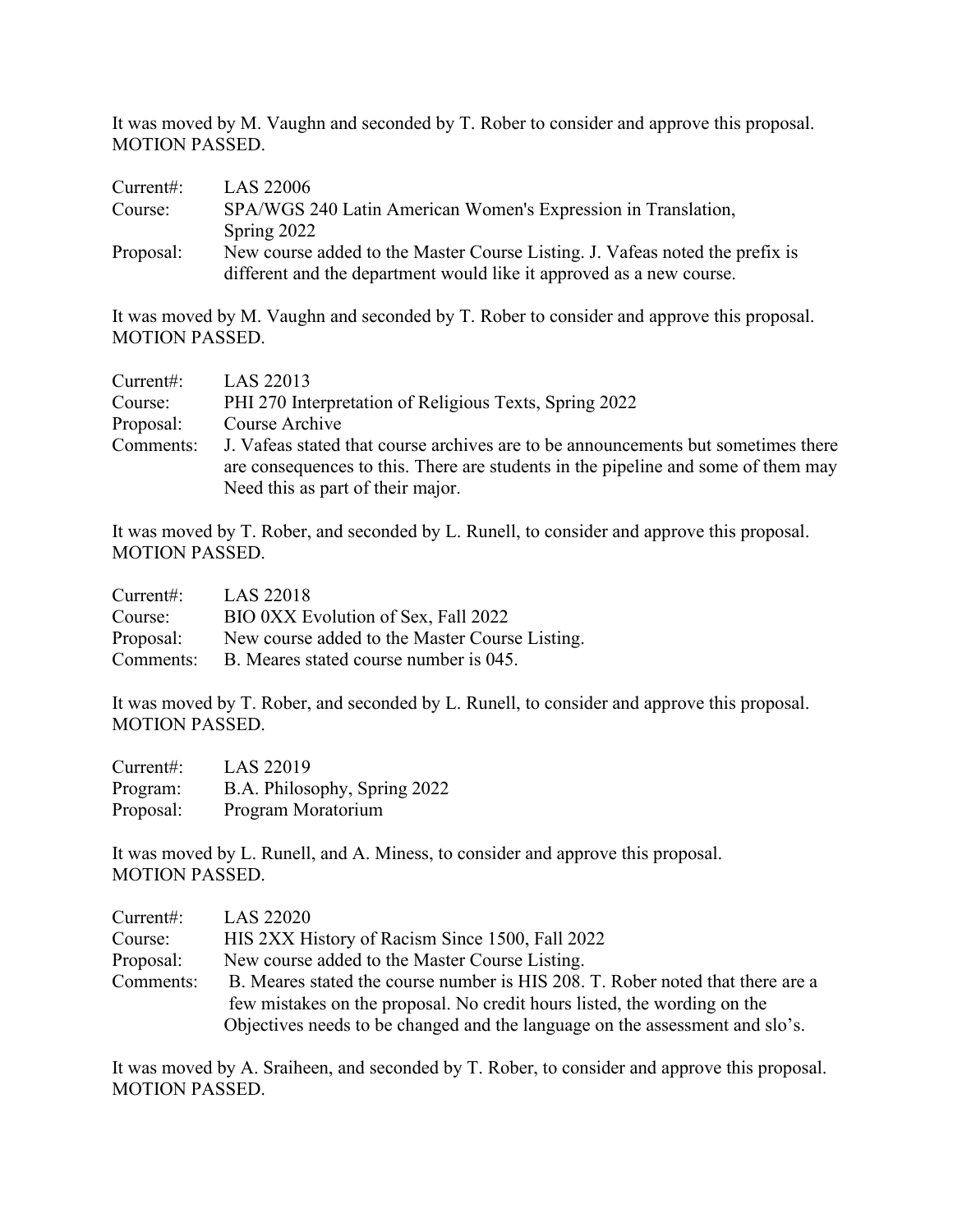#### **College of Visual and Performing Arts**

| Current:  | VPA 2179                                                                      |
|-----------|-------------------------------------------------------------------------------|
| Course:   | COM 2XX Political Communication, Spring 2022                                  |
| Proposal: | New course added to the Master Course Listing.                                |
| Comments: | B. Meares stated the course number will be COM 207. T. Rober present to speak |
|           | to this.                                                                      |

It was moved by T. Rober, and seconded by A. Miness, to consider and approve this proposal. MOTION PASSED.

| Current:  | <b>VPA 21113</b>                                                                       |  |
|-----------|----------------------------------------------------------------------------------------|--|
| Course:   | FAS 360 Photo Studio, Spring 2022                                                      |  |
| Proposal: | Change in title, outline, repeated for credits, and prerequisites.                     |  |
| Comments: | B. Meares stated if the course is allowed to be taken up to 18 credits and even        |  |
|           | more than once in the semester, the system can't limit it to 6 credits per semester    |  |
|           | if a student wanted to take up to 9 the system can't stop them. The departments        |  |
|           | will need to police this. J. Vafeas noted that this should be part of the description. |  |

It was moved by T. Rober, and seconded by M. Vaughn, to consider and approve this proposal. MOTION PASSED.

| Current:  | <b>VPA 21114</b>                                                                    |
|-----------|-------------------------------------------------------------------------------------|
| Course:   | FAS 337 Themes and Practices in Photography, Spring 2022                            |
| Proposal: | Change in credit hours, description, outline, resources, repeated for credit and    |
|           | prerequisites.                                                                      |
| Comments: | J. Vafeas stated similar issues with the credits and system on this proposal. 5     |
|           | times or 6 times depends on the studios the student has. M. Kiec stated this course |
|           | should be 5 times. T. Rober will have the department provides updated proposal.     |

It was moved by M. Vaughn, and seconded by T. Rober, to consider and approve this proposal. MOTION PASSED.

| Current:  | <b>VPA 21115</b>                        |
|-----------|-----------------------------------------|
| Course:   | FAS 340 Printmaking Studio, Spring 2022 |
| Proposal: | Change in title, repeated for credit.   |

It was moved by T. Rober and seconded by M. Vaughn to consider and approve this proposal. MOTION PASSED.

| Current:  | <b>VPA 21118</b>                                                                                         |  |
|-----------|----------------------------------------------------------------------------------------------------------|--|
| Course:   | ARH 3XX 'La Dolce Vita Italian Art and Culture Through the Ages, Spring 2022                             |  |
| Proposal: | New course added to the Master Course Listing.                                                           |  |
| Comments: | B. Meares stated the course number will be ARH 344. Updated proposal is<br>needed with the proper title. |  |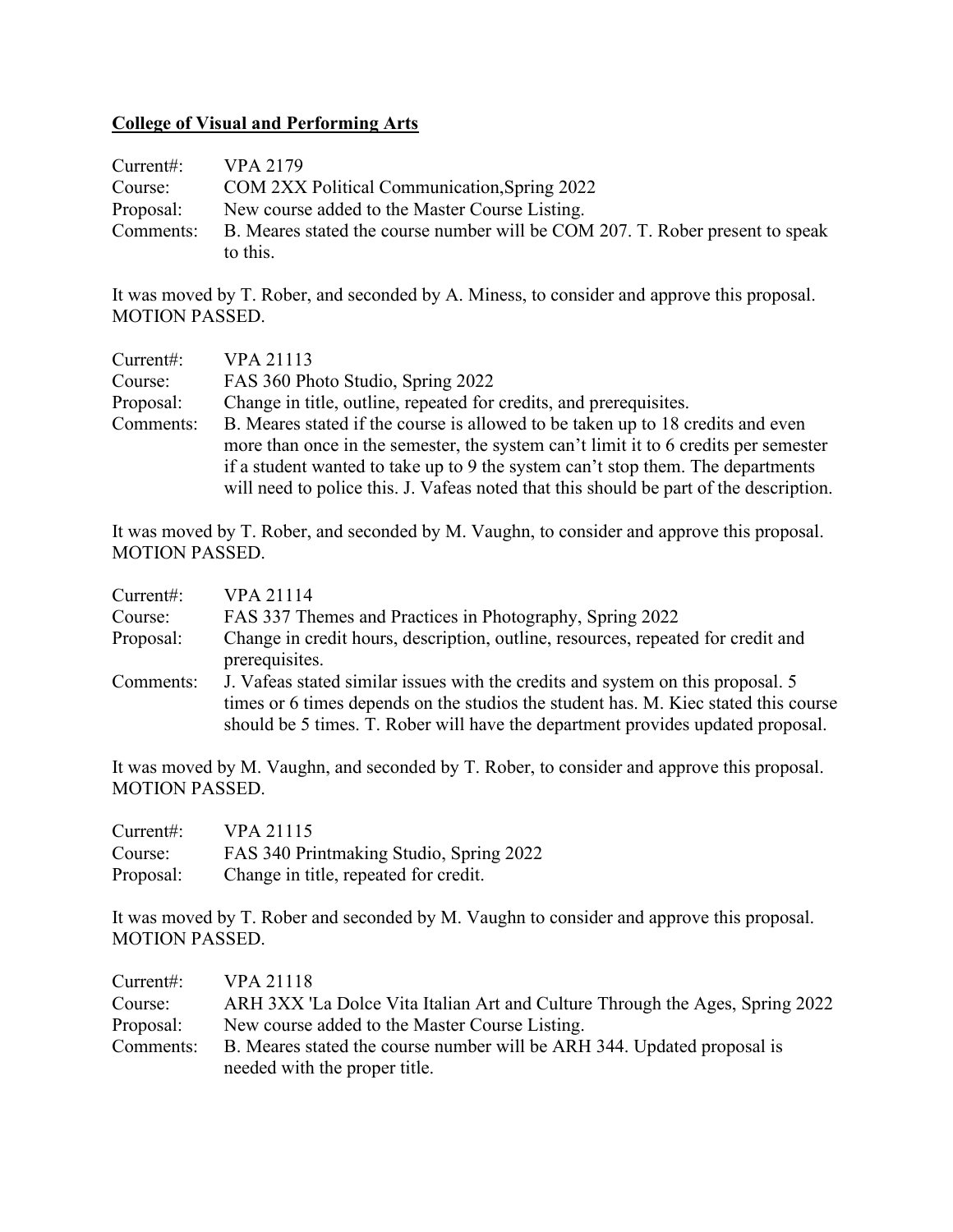It was moved by T. Rober, and seconded by L. Runell, to consider and approve this proposal. MOTION PASSED.

| Current:  | VPA 21119                                                                |  |
|-----------|--------------------------------------------------------------------------|--|
| Course:   | ARH 3XX Early Modern Italy Beyond Painting, Sculpture, and Architecture, |  |
|           | Spring $2022$                                                            |  |
| Proposal: | New course added to the Master Course Listing.                           |  |
| Comments: | B. Meares stated new course number will be ARH 343.                      |  |

It was moved by T. Rober, and seconded by A. Miness, to consider and approve this proposal. MOTION PASSED.

| Current:  | <b>VPA 21120</b>                                                                                                                                                                                                                                        |  |
|-----------|---------------------------------------------------------------------------------------------------------------------------------------------------------------------------------------------------------------------------------------------------------|--|
| Course:   | CTM 3XX Advanced Cinematography, Spring 2022                                                                                                                                                                                                            |  |
| Proposal: | New course added to the Master Course Listing.                                                                                                                                                                                                          |  |
| Comments: | B. Mears stated new course number will be CTM 360. J. Vafeas stated in the line<br>of perquisites we have available to CTM majors and minors only. Need an<br>updated proposal with that statement in the prerequisite line and not the credit<br>line. |  |

It was moved by L. Runell, and seconded by A. Miness, to consider and approve this proposal. MOTION PASSED.

| Current:  | VPA 21121                                               |
|-----------|---------------------------------------------------------|
| Program:  | CTM 3XX Advanced Audio, Spring 2022                     |
| Proposal: | New course added to the Master Course Listing.          |
| Comments: | B. Meares stated the new course number will be CTM 364. |

It was moved by M. Vaughn, and seconded by A. Miness, to consider and approve this proposal. MOTION PASSED.

J. Vafeas declared the meeting in recess until Thursday, September 30, 2020 at 11:00 am.

## **KUTZTOWN UNIVERSITY UNIVERSITY CURRICULUM COMMITTEE**

## **Minutes of September 30, 2021**

J. Vafeas called the meeting to order stating that there was a quorum.

**PRESENT:** Sue Czerny, M. Johnson for J. Joy, K. Rauch, A, Miness, T. Rober, M. Vaughn, J. Vafeas **ABSENT:** C. Stunkard, Q. Geng, J. Crockett, L. Runell, J. Joy.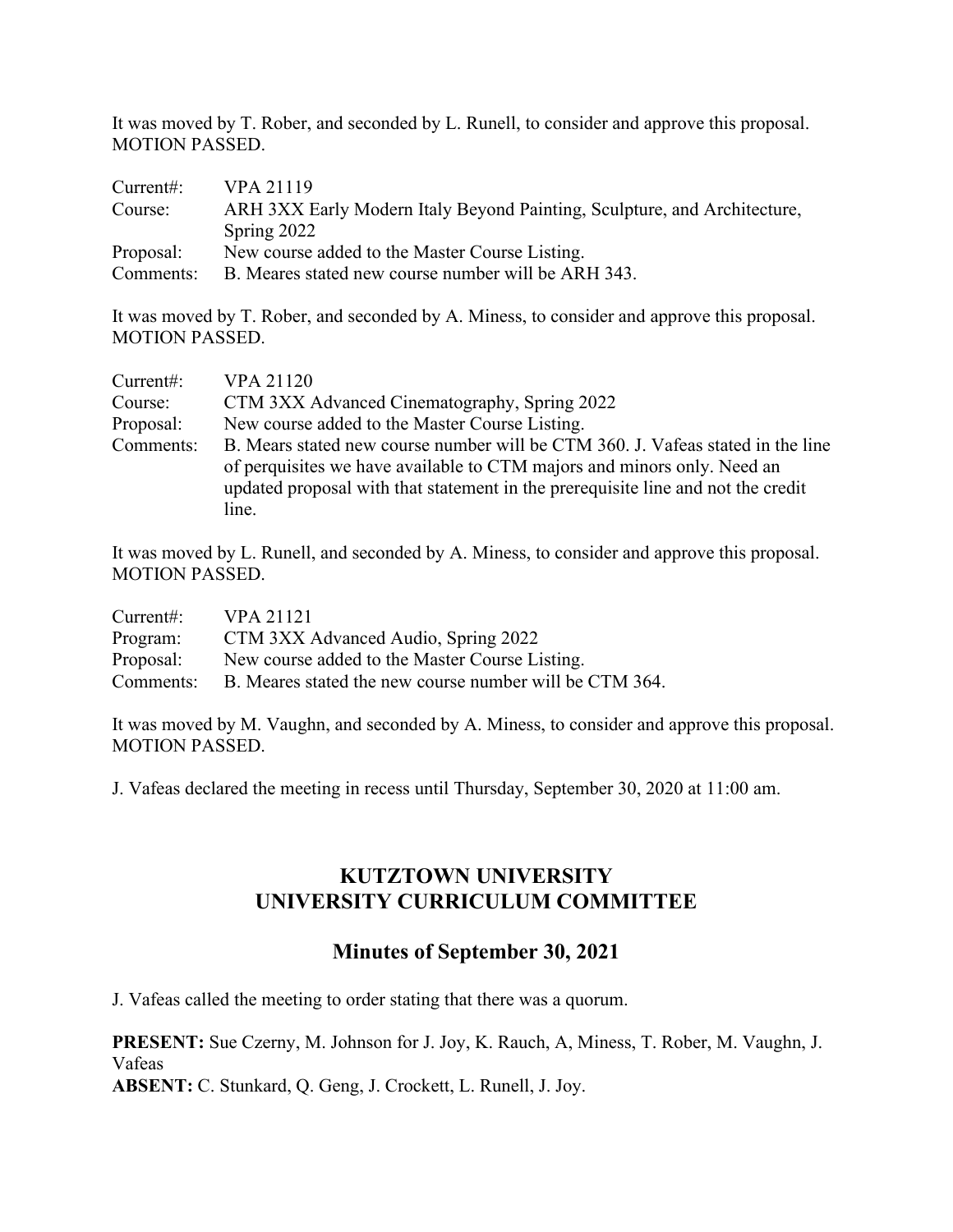## **ALSO IN ATTENDANCE:** L. Brennan, B. Meares, J. Stanley, A. Walton.

#### **College of Visual and Performing Arts**

| Current:  | VPA 21124                                               |
|-----------|---------------------------------------------------------|
| Course:   | CTM 3XX Music Video Production, Spring 2022             |
| Proposal: | New course added to the Master Course Listing.          |
| Comments: | B. Meares stated the new course number will be CTM 355. |

It was moved by M. Vaughn, and seconded by T. Rober, to consider and approve this proposal. MOTION PASSED.

| Current:  | VPA 21125                                                                                                                          |
|-----------|------------------------------------------------------------------------------------------------------------------------------------|
| Course:   | CTM 3XX Advanced Post-Production, Spring 2022                                                                                      |
| Proposal: | New course added to the Master Course Listing.                                                                                     |
| Comments: | B. Meares stated the course number will be CTM 366. Formatting issue. Update<br>has already been sent to share point per T. Rober. |

It was moved by T. Rober, and seconded by M. Vaughn, to consider and approve this proposal. MOTION PASSED.

| Current:  | <b>VPA 21127</b>                                              |
|-----------|---------------------------------------------------------------|
| Course:   | FAS 310 Painting Studio, Spring 2022                          |
| Proposal: | Change in title, description, resources, repeated for credit. |

It was moved by T. Rober and seconded by A. Miness, to consider and approve this proposal. MOTION PASSED.

| Current:  | <b>VPA 21128</b>                                                                |  |
|-----------|---------------------------------------------------------------------------------|--|
| Course:   | FAR 3XX Photogravure Polymer Printmaking, Spring 2022                           |  |
| Proposal: | New course added to the Master Course Listing.                                  |  |
| Comments: | Formatting issue. Please send updated proposal to share point per J. Vafeas. B. |  |
|           | Meares stated the course number will be FAR 309.                                |  |

It was moved by T. Rober, and seconded by A. Miness, to consider and approve this proposal. MOTION PASSED.

| Current:  | <b>VPA 21129</b>                                                                                                                                                                 |
|-----------|----------------------------------------------------------------------------------------------------------------------------------------------------------------------------------|
| Course:   | FAR 33X Landscape and location in Photography, Spring 2022                                                                                                                       |
| Proposal: | New course added to the Master Course Listing.                                                                                                                                   |
| Comments: | J. Vafeas stated formatting issue credits/prerequisites goes as a subsection at the<br>end of the course description. B. Meares stated the new course number will be<br>FAR 387. |

It was moved by T. Rober, and seconded by M. Vaughn, to consider and approve this proposal. MOTION PASSED.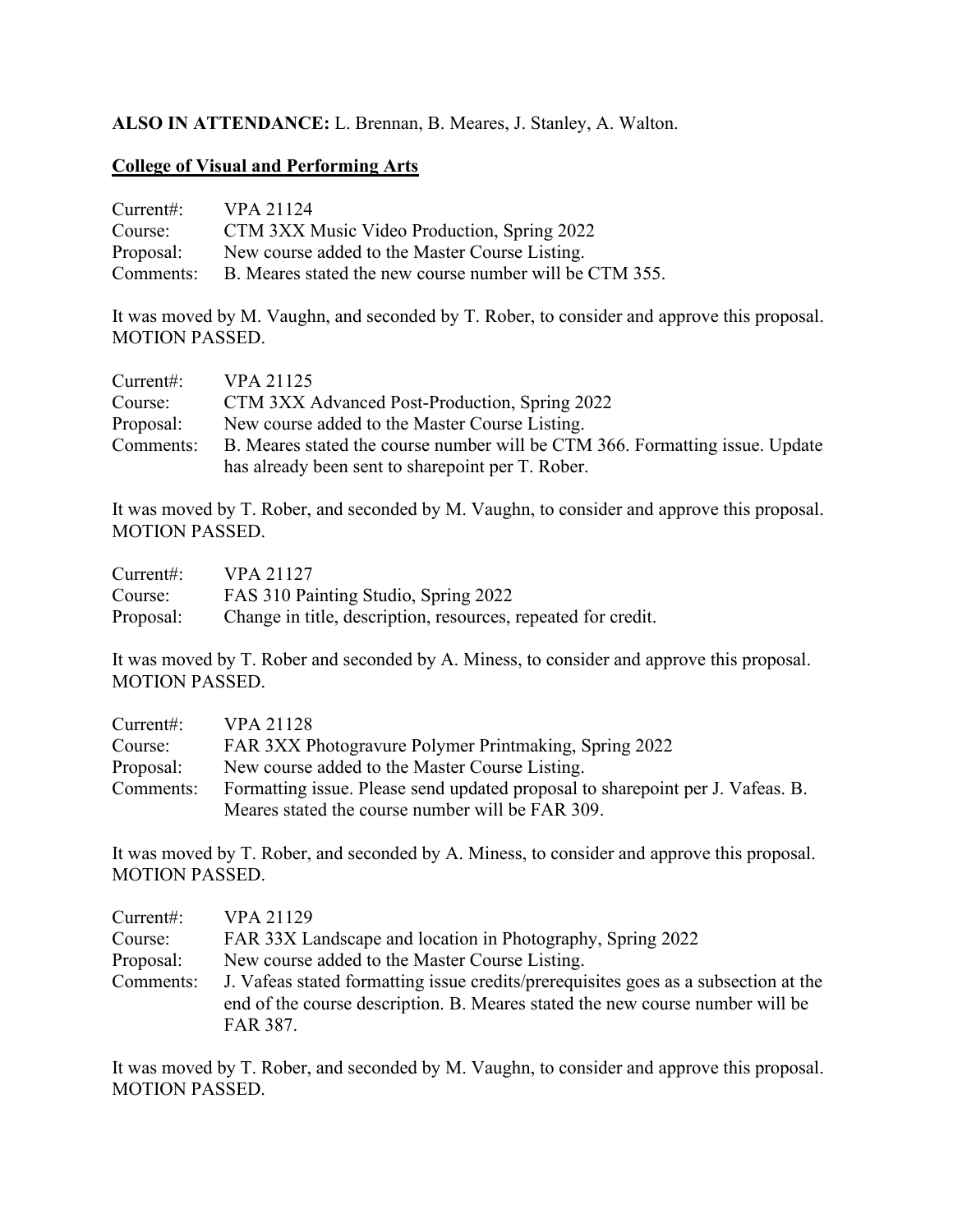| Current:  | <b>VPA 21130</b>                                                                                                                                                           |
|-----------|----------------------------------------------------------------------------------------------------------------------------------------------------------------------------|
| Program:  | FAR 3XX The Staged Constructed Photograph, Spring 2022                                                                                                                     |
| Proposal: | New course added to the Master Course Listing. B. Meares stated the new course<br>number will be FAR 388. J. Vafeas stated same formatting issue needs to be<br>corrected. |

It was moved by T. Rober, and seconded by S. Kim, to consider and approve this proposal. MOTION PASSED.

| Current:  | <b>VPA 21131</b>              |
|-----------|-------------------------------|
| Program:  | B.A. Art History, Spring 2022 |
| Proposal: | Program major change.         |

It was moved by M. Vaughn, and seconded by A. Miness, to consider and approve this proposal. MOTION PASSED.

| Current:  | VPA 21132                                                                                                                                                         |
|-----------|-------------------------------------------------------------------------------------------------------------------------------------------------------------------|
| Program:  | Art History Minor, Spring 2022                                                                                                                                    |
| Proposal: | Change in program minor.                                                                                                                                          |
| Comments: | J. Vafeas stated that when we have minors that could be taken by people in the<br>major, we put an advising note that states no major is eligible for this minor. |
|           | Please send                                                                                                                                                       |

It was moved by T. Rober, and seconded by A. Miness, to consider and approve this proposal. MOTION PASSED.

| Current:  | <b>VPA 22001</b>                                   |
|-----------|----------------------------------------------------|
| Course:   | CDE 106 Introduction to Motion Graphics, Fall 2022 |
| Proposal: | New course added to the Master Course Listing.     |

It was moved by T. Rober, and seconded by A. Miness, to consider and approve this proposal. MOTION PASSED.

| Current:  | <b>VPA 22002</b>                               |
|-----------|------------------------------------------------|
| Course:   | CDE 278 Advanced Interactive Design, Fall 2022 |
| Proposal: | New course added to the Master Course Listing. |

It was moved by M. Vaughn, and seconded by T. Rober, to consider and approve this proposal. MOTION PASSED.

| Current:  | <b>VPA 22004</b>                                                                                                               |
|-----------|--------------------------------------------------------------------------------------------------------------------------------|
| Course:   | CDE 280 Integrated Branding, Fall 2024                                                                                         |
| Proposal: | Change in prerequisites and credit hours.                                                                                      |
| Comments: | Per J. Vafeas change the prerequisites to say permission of the department chair<br>as the name of the department has changed. |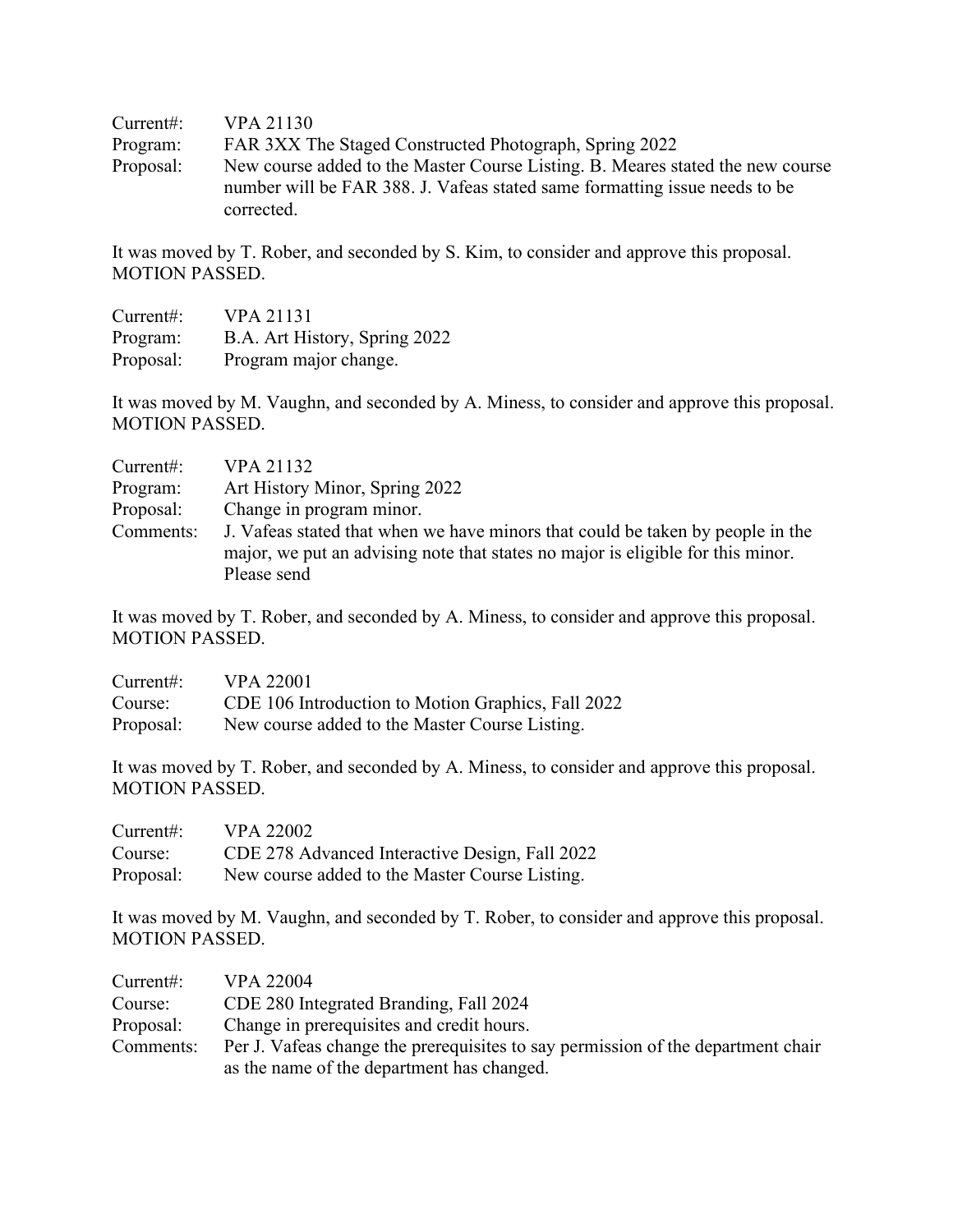It was moved by M. Vaughn, and seconded by T. Rober, to consider and approve this proposal. MOTION PASSED.

| Current:  | <b>VPA 22006</b>                                                                  |
|-----------|-----------------------------------------------------------------------------------|
| Course:   | CDE 356 Creative Coding, Spring 2022                                              |
| Proposal: | Repeated for credit.                                                              |
| Comments: | A. Walton is going to drop the "CDE" from department again. J. Vafeas             |
|           | mentioned that when this happens perhaps UCC passes a resolution for all          |
|           | previously approved proposals with "Department X" are now referenced as           |
|           | "Department New X". B. Meares stated going forward would it benefit us to have    |
|           | it say department chair rather than naming a department. J. Vafeas stated that we |
|           | still need a UCC policy for previously approved proposals that now have a         |
|           | department name change.                                                           |

It was moved by T. Rober, and seconded by A. Miness, to consider and approve this proposal. MOTION PASSED.

| Current:  | <b>VPA 22007</b>                                                                                                                                                                                                                                                                                                                                                                                                                                                                                                                          |
|-----------|-------------------------------------------------------------------------------------------------------------------------------------------------------------------------------------------------------------------------------------------------------------------------------------------------------------------------------------------------------------------------------------------------------------------------------------------------------------------------------------------------------------------------------------------|
| Program:  | B.A. Communication Design, Fall 2022                                                                                                                                                                                                                                                                                                                                                                                                                                                                                                      |
| Proposal: | Change in Major.                                                                                                                                                                                                                                                                                                                                                                                                                                                                                                                          |
| Comments: | J. Vafeas stated the credits in the major do not calculate. Per T. Rober 12 Gen Ed<br>credits go to the Major and the CDE credits go to core/Major. This must be very<br>clear to the student per J. Vafeas that they are going to finish with 120 credits. J.<br>Stanley stated with Gen Ed normally they don't put the credits there. It states that<br>you will need 129 credits to finish this degree, that is not legal per J. Vafeas<br>unless it is a part of accreditation or certification $T$ . Rober stated that it is stating |

unless it is a part of accreditation or certification. T. Rober stated that it is stating that if you don't take the directed Gen Ed's you will need to take more credits. All the GEN ED D needs to be those courses. J. Stanley stated they should remove the actual number of credits under Gen Ed. B. Meares asked about the ARH courses, are they required or prerequisites? It's not listed clearly on the checksheet. J. Vafeas asked if we should table this proposal?

It was moved by M. Vaughn, and seconded by A. Miness, to consider and approve this proposal. MOTION PASSED. It was moved by M. Vaughn and seconded by T. Rober, to table this proposal. MOTION PASSED.

| Current:  | <b>VPA 22008</b>                                                              |
|-----------|-------------------------------------------------------------------------------|
| Program:  | M.A. Arts Administration, Spring 2022                                         |
| Proposal: | Change in graduate program.                                                   |
| Comments: | J. Vafeas stated that the COB courses were removed. COB is no longer offering |
|           | them as part of their MBA program.                                            |

It was moved by T. Rober, and seconded by A. Miness, to consider and approve this proposal. MOTION PASSED.

Current#: VPA 22010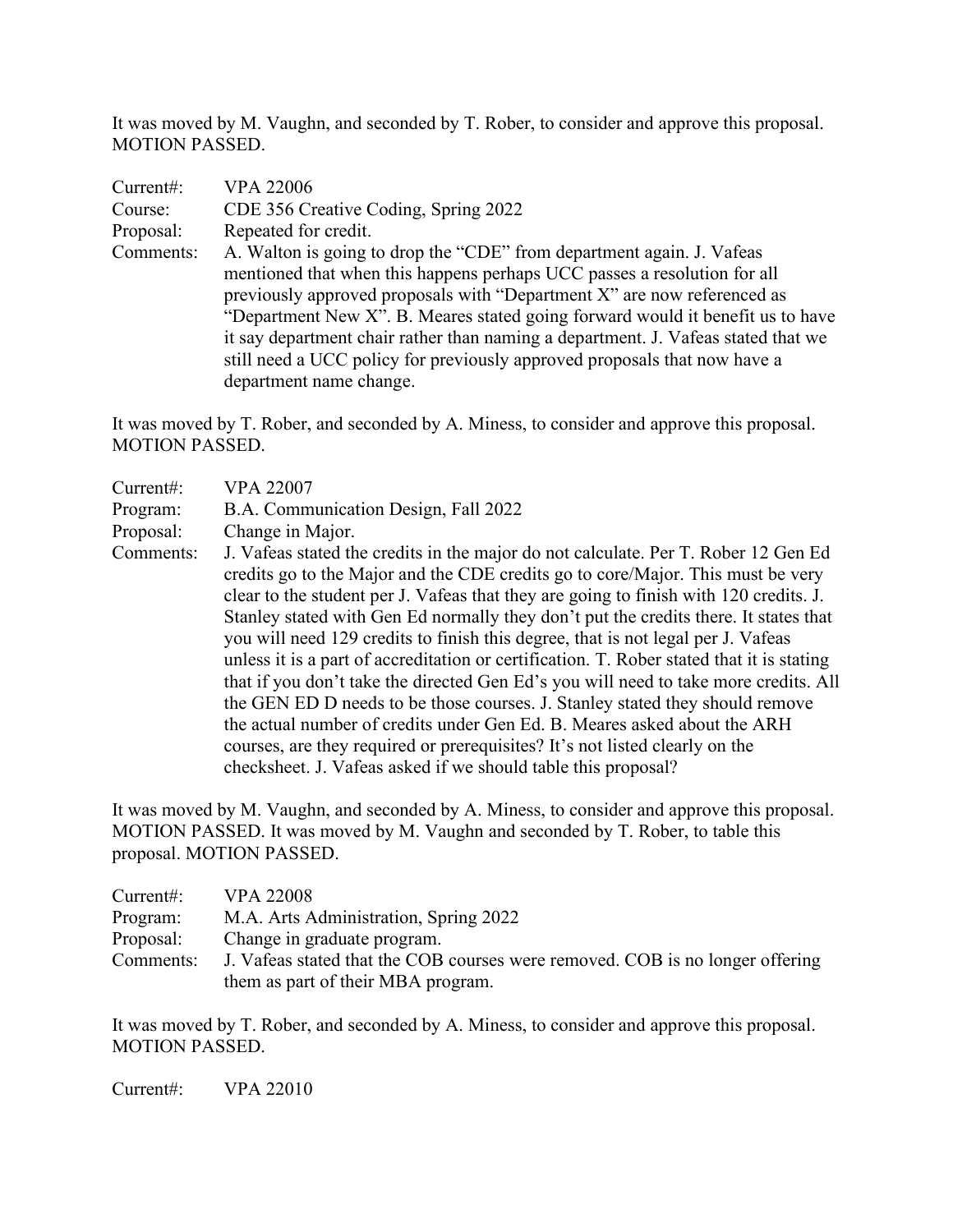Program: M.F.A. Communication Design, Fall 2022 Proposal: Change in graduate program and degree designation. Comments: J. Vafeas stated the program will now be 100 % online. K. Rauch stated that this must go to PASSHE and MSCHE for notification. B. Meares will send a memo to the Provost's Office of the undergraduate and graduate programs that need to be sent to PASSHE for notification.

It was moved by T. Rober and seconded by A. Miness, to consider and approve this proposal. MOTION PASSED.

| Current#: | <b>VPA 22012</b>                                                                    |
|-----------|-------------------------------------------------------------------------------------|
| Course:   | COM 519 Integrated Marketing Communication, Spring 2022                             |
| Proposal: | New course added to the Master Course Listing.                                      |
| Comments: | J. Vafeas stated this is linked for repeated purposes. Graduate Students can take   |
|           | COM 519, undergraduate students can take COM 319, having both graduate and          |
|           | undergraduate students in them. They will be set up as 2 separate courses per A.    |
|           | Walton. T. Rober stated there are more expectations for the graduate students. S.   |
|           | Czerny stated how much overlap is there before you can say they are taking the      |
|           | same course twice? K. Rauch states this is proposal for a new graduate course and   |
|           | linked, they should be showing very clearly how the graduate course is different    |
|           | from the undergraduate course. There should be different course objectives, if you  |
|           | are going to have an advanced degree, the course objective should reflect the       |
|           | higher-level thinking that is required of that degree. This course is linked to COM |
|           | 319. You can not double count this course in your undergraduate or graduate         |
|           | degree per J. Vafeas. J. Vafeas asked if this proposal should be tabled.            |

It was moved by T. Rober and seconded by A. Miness to consider and approve this motion. MOTION PASSED. It was moved by K. Rauch, and seconded by M. Vaugh, to table this proposal. MOTION PASSED.

| Current:  | <b>VPA 22014</b>                      |
|-----------|---------------------------------------|
| Program:  | B.A. Communication Studies, Fall 2022 |
| Proposal: | Change in program.                    |

It was moved by T. Rober and seconded by A. Miness to consider and approve this proposal. MOTION PASSED.

| Current:  | <b>VPA 22016</b>                               |
|-----------|------------------------------------------------|
| Course:   | CDE 243 Advanced Advertising Design, Fall 2022 |
| Proposal: | New course added to the Master Course Listing. |

It was moved by M. Vaugh and seconded by T. Rober, to consider and approve this proposal. MOTION PASSED.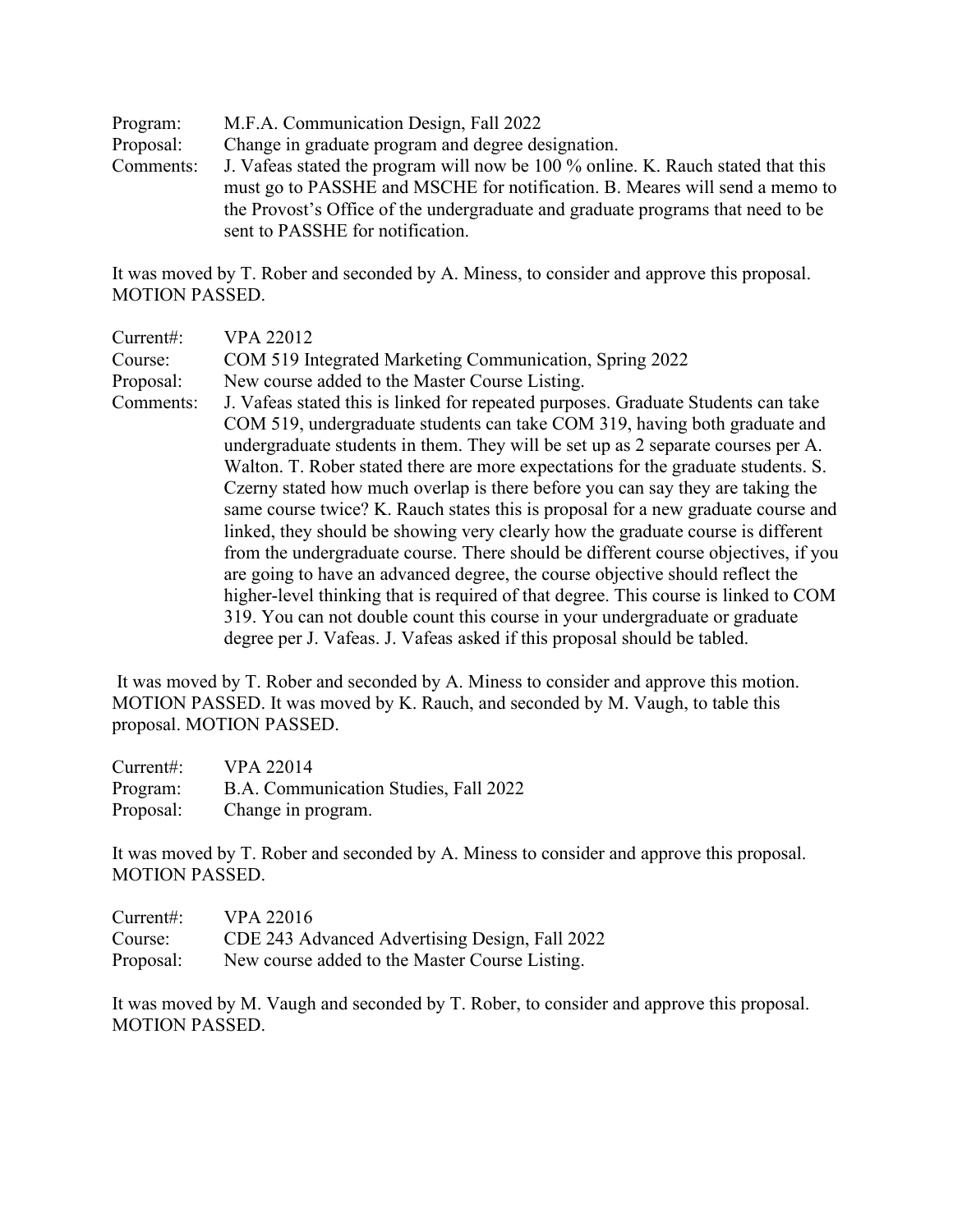\*\*\* J. Vafeas stated we are removing the following proposals as they are duplicates: VPA 22018, VPA 22019, and VPA 22020.

| Current:  | <b>VPA 22023</b>                                                                       |
|-----------|----------------------------------------------------------------------------------------|
| Course:   | MUS 1XX French, German, and Italian Lyric Diction for Musicians, Spring 2022           |
| Proposal: | New course added to the Master Course Listing.                                         |
| Comments: | J. Vafeas stated this course replaces another course. T. Rober asked if the three      |
|           | (1) credit courses could be linked? If student takes the three (1) credit courses      |
|           | they can not take the (3) credit course. B. Meares stated that would be really         |
|           | tricky to do. J. Vafeas stated it should be listed in the course description. T. Rober |
|           | will add a statement and send an updated proposal stating if a student took all        |
|           | three $(1)$ credit courses then they may not take the $(3)$ credit course. The course  |
|           | number will be MUS 194 per B. Meares.                                                  |

It was moved by T. Rober, and seconded by A. Miness, to consider and approve this proposal. MOTION PASSED.

| Current:  | VPA 22024                                                                       |
|-----------|---------------------------------------------------------------------------------|
| Course:   | FAS 370 Sculpture Studio, Spring 2022                                           |
| Proposal: | Change in title and repeated for credit.                                        |
| Comments: | A. Walton stated that we can't police the studios, the departments will need to |
|           | watch the studios.                                                              |

It was moved by A. Miness and seconded by T. Rober, to consider and approve this proposal. MOTION PASSED.

#### **ANNOUNCEMENTS**

| <b>COB 21052</b> | Course Archive: MKT 210 Principles of Marketing, Spring 2022              |
|------------------|---------------------------------------------------------------------------|
| <b>LAS 21149</b> | Course Revision: HIS 204 History of Gender Dynamics in Africa, Fall 2021  |
| <b>LAS 22002</b> | Course Revision: GEG 010 Planet Earth Users' Guide: An Introduction to    |
|                  | Physical Geography, Spring 2022                                           |
| <b>LAS 22007</b> | Course Revision: PHI 202 Two Philosophers Worth Knowing Well, Spring 2022 |
| <b>LAS 22009</b> | Course Archive: PHI 230 Philosophy of History, Spring 2022                |
| <b>LAS 22010</b> | Course Archive: PHI 110 Comp Study of Religion, Spring 2022               |
| <b>LAS 22011</b> | Course Archive: PHI 470 Selected Topics in Philosophy, Spring 2022        |
| <b>LAS 22012</b> | Course Archive: PHI 160 Philosophy of Sport, Spring 2022                  |
| <b>LAS 22016</b> | Course Revision: ANT 240 Old World Prehistory, Spring 2022                |
| <b>LAS 22017</b> | Course Revision: POL 115 Introduction to Public Administration, Fall 2022 |
| <b>VPA 21116</b> | Course Revision: ARH 024 Art History A, Spring 2022                       |
| <b>VPA 21117</b> | Course Revision: ARH 124 Art History A Prehistory-1200 CE, Spring 2022    |
| <b>VPA 21122</b> | Course Revision: ARU 561 Leadership in Arts Organizations, Spring 2022    |
| <b>VPA 21126</b> | Course Revision: ARU 301 Art Education Field Experience, Spring 2022      |
| <b>VPA 21133</b> | Course Revision: ARH 026 Art History C 1850 – Today, Spring 2022          |
| <b>VPA 22005</b> | Course Revision: CDE 140 Introduction to Interactive Design, Fall 2022    |
| <b>VPA 22013</b> | Course Revision: COM 227 Rhetorical Theory and Criticism, Spring 2022     |
|                  |                                                                           |